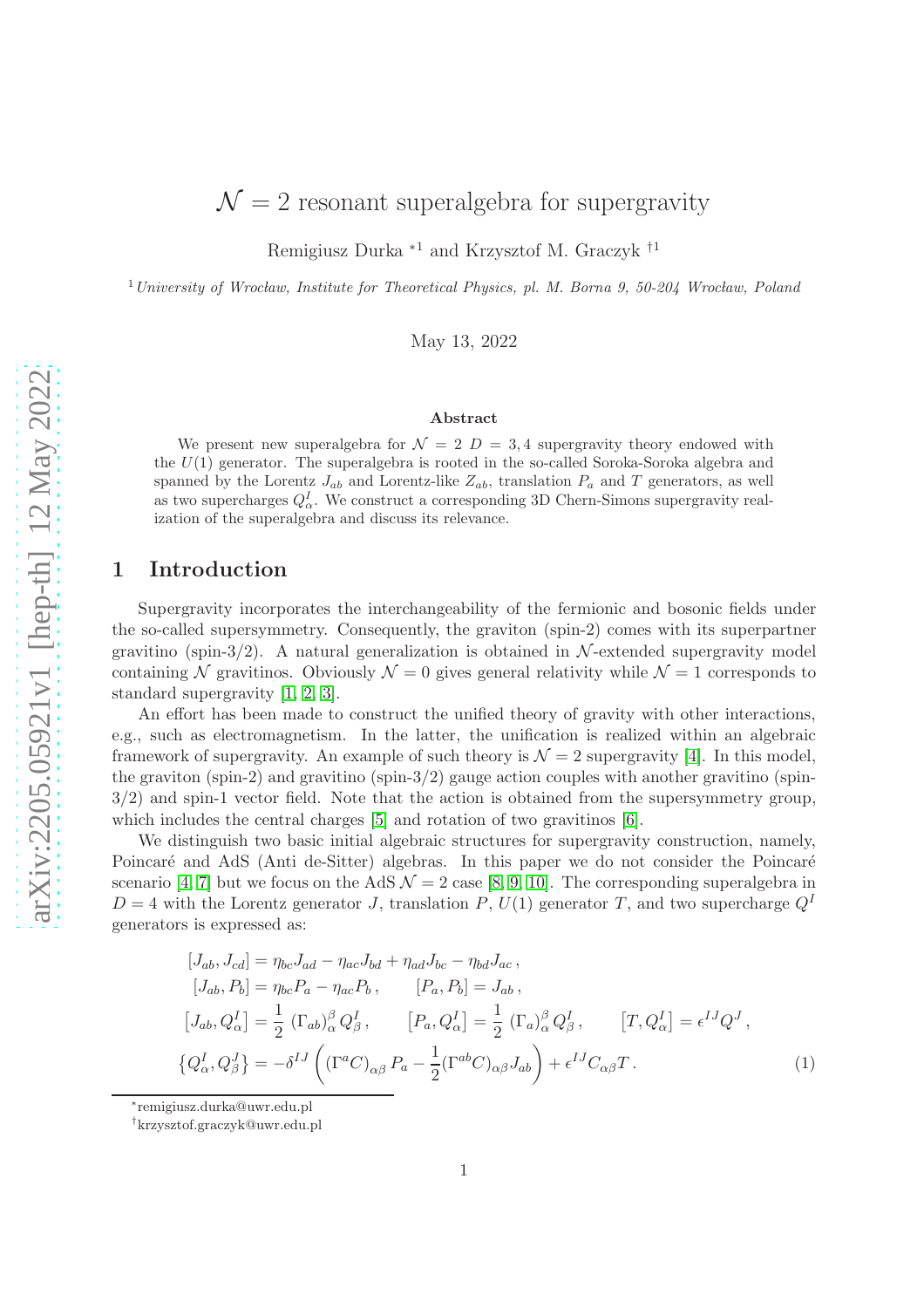By  $\alpha$ ,  $\beta$  we denote spinorial indices, whereas  $a, b = 0, 1, 2, 3$  are the Lorentz indices, and  $I = 1, 2$ . By  $\eta_{ab} = \text{diag}(-, +, +, +)$  we denote flat Minkowski metric, and by  $C_{\alpha\beta}$  the anti-symmetric charge conjugation matrix.

By gauging the superalgebra, one can define the connection, curvature, corresponding gauge transformations, and Killing forms. With these definitions, we can proceed with constructing the action being invariant under Lorentz and supersymmetry transformations.

The Poincaré  $\mathcal{N} = 2$  supergravity contains  $SO(2)$  automorphisms group generated by T. Generator T rotates supercharges. Simultaneously there is another  $U(1)$  generator playing the role of the central charge in the anticommutator of  $\{Q^I_{\alpha}, Q^J_{\beta}\}\$ . The Killing form between them is non-zero [\[7\]](#page-7-3), leading to a mixed  $U(1)$  term in the gauge action. While in the AdS case, we have a single generator T in both mentioned the (anti)-commutation rules. Hence we can not call it a central charge. However, this way, we achieve the non-zero Killing form  $\langle TT \rangle$  and a standard  $U(1)$  term in the gauge action, which is not possible in the Poincaré theory.

The  $\mathcal N$ -extended theories are obtained by enlarging the number of fermionic generators. A similar mechanism has been used for the bosonic counterpart in recent years. It is achieved by including additional Lorentz-like and translational-like generators to the base of Poincaré/AdS algebras. This research direction takes its origin from the so-called Maxwell algebra [\[11,](#page-7-7) [12\]](#page-7-8), and further development obtained by the so-called Semigroup expansion (S-expansion) procedure [\[13,](#page-7-9) [14,](#page-7-10) [15,](#page-7-11) [16,](#page-7-12) [17\]](#page-7-13). It provides a consistent way of deriving new (super)algebras. The essence of the semigroup expansion method comes down to maintaining the same pattern of structure constants in the (anti)-commutation rules for the newly added generators as for primary (supersymmetric) AdS algebra. The algebras which obey this property we shall call "resonant".

Some of the resonant/semigroup algebras were analyzed in the context of various applications [\[18,](#page-7-14) [19,](#page-7-15) [20,](#page-7-16) [21,](#page-8-0) [22,](#page-8-1) [23,](#page-8-2) [24,](#page-8-3) [25,](#page-8-4) [26\]](#page-8-5). However, still, the interpretation of the new fields remains unclear.

The discussion of all algebraic possibilities for a given set of generators in the bosonic sector was completed in papers [\[27,](#page-8-6) [28\]](#page-8-7). After a series of particular examples [\[29,](#page-8-8) [30,](#page-8-9) [31,](#page-8-10) [32,](#page-8-11) [33,](#page-8-12) [34,](#page-8-13) [35,](#page-8-14) [36,](#page-8-15) [37,](#page-8-16) [38,](#page-9-0) [39\]](#page-9-1) of supersymmetric versions, the resonant  $\mathcal{N} = 1$  cases were concluded in Ref. [\[40\]](#page-9-2). In our recent paper [\[41\]](#page-9-3), after an extensive search, we provided the complete list of resonant superalgebras up to two fermionic generators.

In the present paper, similarly to AdS scenario, we investigate the  $\mathcal{N}=2$  framework with T generator while still considering the resonant enlargement on the bosonic counterpart. Using the method described in Ref. [\[41\]](#page-9-3), we consider the algebra structure,  $JPZ + QY + T$ , that contains the Lorentz  $J_{ab}$ , translation  $P_a$  and the additional Lorentz-like generator  $Z_{ab}$ . Note that this superalgebra contains two fermionic Majorana supercharges  $Q^I_\alpha$ ,  $Q^1_\alpha \equiv Q_\alpha$  and  $Q^2_\alpha \equiv Y_\alpha$ , and the  $U(1)$  generator, denoted as T. Interestingly, we have obtained only one possible realization of the superalgebra in such a case.

In further sections, we will construct the 3D Chern-Simons (CS) Lagrangian [\[42,](#page-9-4) [43,](#page-9-5) [44\]](#page-9-6) based on the 3D version of the derived superalgebra. We discuss the differences between the newly obtained supergravity model and the previous AdS result. Similar studies can be found in literature, [\[30,](#page-8-9) [40\]](#page-9-2). However, we provide a much simpler algebraic structure, which originates from the so-called Soroka-Soroka enlargement [\[14,](#page-7-10) [29,](#page-8-8) [45\]](#page-9-7) instead of the one based on Maxwell algebra [\[11,](#page-7-7) [12\]](#page-7-8). In our approach, we avoided considering additional bosonic  $U(1)$  generators.

The paper is organized as follows: in Sec. [2](#page-2-0) we give new  $\mathcal{N}=2$  superalgebra; in Sec. [3](#page-3-0) we construct the respective action for the 3D Chern-Simons model. We complete the paper with the summary and outlook in Sec. [4.](#page-4-0) The paper also contains three appendixes.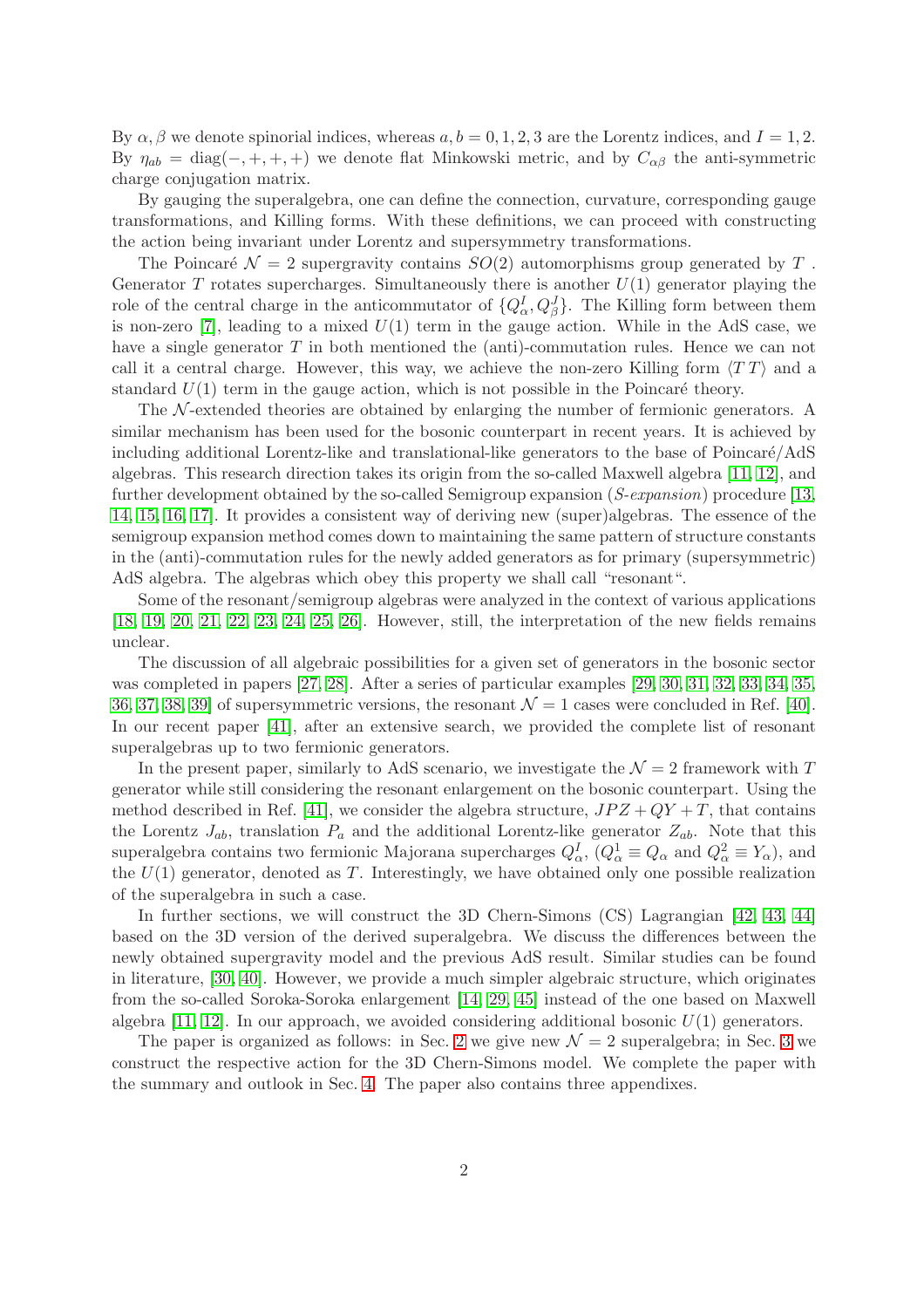#### <span id="page-2-0"></span>2  $\mathcal{N} = 2$  Soroka-Soroka superagebra

Following the "resonant" method introduced in Ref. [\[41\]](#page-9-3), we consider, besides Lorentz and translations generators, also bosonic Lorentz-like  $Z_{ab}$ . We include the T generator, incorporating the  $U(1)$  field (associated with T) into the supergravity framework. The obtained results are valid for 3D and 4D; for more explanation see [\[41\]](#page-9-3).

The structure of superalgebras with  $T$  generator is more complicated than the ones without it. Similarly, as in Ref. [\[41\]](#page-9-3), to find the superalgebras, we consider computer-generated thousands of algebra candidates (14580). The successful superalgebra must satisfy the Jacobi identities, therefore the Jacobi identities have to be computed and verified for each candidate.

Ultimately we arrive at one distinct realization of  $JPZ + QY + T$  superalgebra, which we shall discuss below. It is based on the Soroka-Soroka  $\mathfrak{C}_4$  algebra [\[29,](#page-8-8) [45\]](#page-9-7) and has the following form:

<span id="page-2-1"></span>
$$
[J_{ab}, J_{cd}] = \eta_{bc}J_{ad} - \eta_{ac}J_{bd} + \eta_{ad}J_{bc} - \eta_{bd}J_{ac},
$$
  
\n
$$
[J_{ab}, Z_{cd}] = \eta_{bc}Z_{ad} - \eta_{ac}Z_{bd} + \eta_{ad}Z_{bc} - \eta_{bd}Z_{ac},
$$
  
\n
$$
[Z_{ab}, Z_{cd}] = \eta_{bc}Z_{ad} - \eta_{ac}Z_{bd} + \eta_{ad}Z_{bc} - \eta_{bd}Z_{ac},
$$
  
\n
$$
[J_{ab}, P_b] = \eta_{bc}P_a - \eta_{ac}P_b,
$$
  
\n
$$
[Z_{ab}, P_b] = Z_{ab},
$$
  
\n
$$
[J_{ab}, Q_{\alpha}^I] = \frac{1}{2} (\Gamma_{ab})_{\alpha}^{\beta} Q_{\beta}^I, \qquad [P_a, Q_{\alpha}^I] = \frac{1}{2} (\Gamma_a)_{\alpha}^{\beta} Q_{\beta}^I,
$$
  
\n
$$
[Z_{ab}, Q_{\alpha}^I] = \frac{1}{2} (\Gamma_{ab})_{\alpha}^{\beta} Q_{\beta}^I, \qquad [T, Q_{\alpha}^I] = \epsilon^{IJ} Q^J
$$
  
\n
$$
\{Q_{\alpha}^I, Q_{\beta}^J\} = -\delta^{IJ} ((\Gamma^a C)_{\alpha\beta} P_a - \frac{1}{2} (\Gamma^{ab} C)_{\alpha\beta} Z_{ab}) + \epsilon^{IJ} C_{\alpha\beta} T.
$$
  
\n(2)

Derivation was based on the consistency with commutation relations  $[T, Q^I] = \epsilon^{IJ} Q^J$  (rotating  $[T, Q] \sim Y$  and  $[T, Y] \sim Q$ ), commutator  $[J, X] \sim X$  (with X being any generator, in particular,  $[J, Q^I] \sim Q^I$ , and the necessity of non-vanishing anticommutator  $\{Q, Q\} \neq 0$ , as well as T appearing in the anticommutator  ${Q, Y} \sim T$ . Note that Soroka-Soroka  $\mathfrak{C}_4$  algebra can be expressed as the direct sum of the AdS and Lorentz algebras [\[27,](#page-8-6) [29\]](#page-8-8), which is achieved by an appropriate change of the basis. However, the resulting generators lose their physical role; see comment in Appendix [C.](#page-6-3)

We remind that there are six available bosonic  $JPZ$  algebras altogether [\[41\]](#page-9-3), where be-sides the Soroka-Soroka algebra [\[29,](#page-8-8) [45\]](#page-9-7) (also called  $AdS-Maxwell$  or  $AdS-Lorentz$ ), we have the Maxwell algebra  $\mathfrak{B}_4$  [\[11,](#page-7-7) [12\]](#page-7-8) and four Poincaré-like algebras [\[27\]](#page-8-6). The bosonic subalgebra for newly obtained example turned out to be solely given by the Soroka-Soroka algebra.

Some effort has been made to achieve algebra based on Maxwell  $\mathfrak{B}_4$  [\[11,](#page-7-7) [12\]](#page-7-8). However, they have ended with a much more complicated setup with additional  $U(1)$  generators, or a modification, which includes the new Lorentz-like generator  $Z_{ab}$  in  $\{Q_{\alpha}, Y_{\beta}\}$  [\[40\]](#page-9-2). Note that  $\gamma_5 C_{\alpha\beta}$  and central charge  $T_C$  could be included in  $\{Q^I_\alpha, Q^J_\beta\}$  [\[30\]](#page-8-9), but we do not consider this possibility for direct clarity. In the future, we will discuss a much broader scope and incorporate the resonant framework within the Poincaré  $\mathcal{N} = 2$  superalgebra.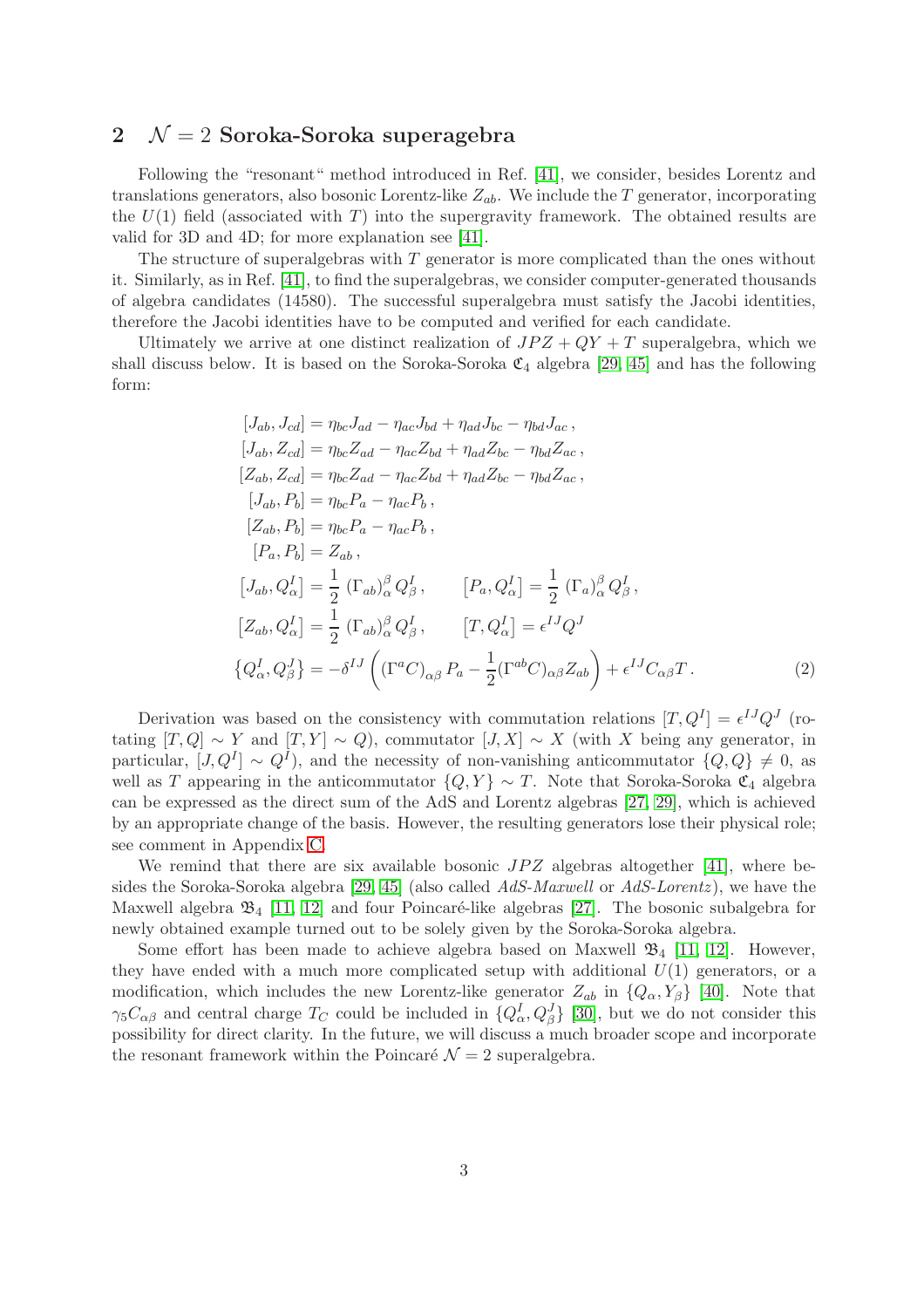#### <span id="page-3-0"></span>3 Supergravity action in  $D = 3$

As the construction of the 3D Chern-Simons model is straightforward and assures the full symmetry invariance, we give the 3D CS model based on the new superalgebra. In this case, we transit to dual definitions of generators  $J_a = \frac{1}{2}$  $\frac{1}{2} \epsilon_a^{bc} J_{bc}$ , spin connection  $\omega_a = \frac{1}{2}$  $\frac{1}{2} \epsilon_a{}^{bc} \omega_{bc}$ , as well as definitions like Lorentz curvature  $\mathcal{R}^{a}(\omega) = d\omega^{a} + \frac{1}{2}d\omega^{b}$  $\frac{1}{2} \epsilon^{abc} \omega_b \omega_c$ . We define also covariant derivative, which acting on dreibein gives  $D_{\omega}e^a = de^a + \epsilon^{abc}\omega_b e_c$ , and acting on the Majorana spinor gives  $D_{\omega}\psi = d\psi + \frac{1}{2}$  $\frac{1}{2}\omega^a\Gamma_a\psi.$ 

The necessary elements to construct Lagrangian are the gauge connection one-form A; the super-curvature two-form  $\mathbb{F}$ ; the gauge parameter  $\Theta$ , along with the gauge transformations; and the Killing form  $\langle \ldots \rangle$  given in the form of the invariant tensors.

The connection contains additional Lorentz-like generator  $Z_a = \frac{1}{2} \epsilon_a{}^{bc} Z_{bc}$  with a corresponding field  $h_a = \frac{1}{2} \epsilon_a{}^{bc} h_{bc}$ , and two gravitinos,  $\psi$  associated with  $Q$  and  $\chi$  associated with  $Y$ ,

$$
\mathbb{A} = \omega^a J_a + \frac{1}{\ell} e^a P_a + h^a Z_a + \frac{1}{\sqrt{\ell}} \psi^\alpha Q_\alpha + \frac{1}{\sqrt{\ell}} \chi^\alpha Y_\alpha + \frac{1}{\ell} a T. \tag{3}
$$

We also introduce the  $\ell$  parameter to make dimensions right. The super-curvature two-form  $\mathbb F$ is built straightforwardly from the A connection

$$
\mathbb{F} = F^a J_a + \frac{1}{\ell} T^a P_a + H^a Z_a + \frac{1}{\sqrt{\ell}} \mathcal{F}^\alpha Q_\alpha + \frac{1}{\sqrt{\ell}} \mathcal{G}^\alpha Y_\alpha + \frac{1}{\ell} f(a) T \,. \tag{4}
$$

Indeed, for the superalgebra [\(2\)](#page-2-1) we have:

$$
F^{a} = \mathcal{R}^{a}(\omega),
$$
  
\n
$$
H^{a} = D_{\omega}h^{a} + \frac{1}{2}\epsilon^{abc}h_{b}h_{c} + \frac{1}{2\ell^{2}}\epsilon^{abc}e_{b}e_{c} + \frac{1}{2\ell}(\bar{\psi}\Gamma^{a}\psi + \bar{\chi}\Gamma^{a}\chi),
$$
  
\n
$$
T^{a} = D_{\omega}e^{a} + \frac{1}{2}(\bar{\psi}\Gamma^{a}\psi + \bar{\chi}\Gamma^{a}\chi),
$$
  
\n
$$
\mathcal{F} = \mathcal{D}_{\omega}\psi + \frac{1}{2\ell}e^{a}\Gamma_{a}\psi + \frac{1}{2}h^{a}\Gamma_{a}\psi - \frac{1}{\ell}a\chi,
$$
  
\n
$$
\mathcal{G} = \mathcal{D}_{\omega}\chi + \frac{1}{2\ell}e^{a}\Gamma_{a}\chi + \frac{1}{2}h^{a}\Gamma_{a}\chi + \frac{1}{\ell}a\psi,
$$
  
\n
$$
f = da - \frac{1}{2}(\psi^{\alpha}C_{\alpha\beta}\chi^{\beta} - \chi^{\alpha}C_{\alpha\beta}\psi^{\beta}) = da - \frac{1}{2}(\bar{\psi}\chi - \bar{\chi}\psi).
$$
  
\n(5)

The general the three-dimensional Chern-Simons action reads

$$
I_{CS} = \frac{k}{4\pi} \int_{\mathcal{M}} \left\langle \mathbb{A} \wedge d\mathbb{A} + \frac{1}{3} \mathbb{A} \wedge [[\mathbb{A}, \mathbb{A}]] \right\rangle , \tag{6}
$$

where  $[[.,.]]$  is the generalized commutator/anticommutator, and  $\langle \ldots \rangle$  is Killing form being used to contract all the group indices. Depending on the particular algebra [\[27,](#page-8-6) [41\]](#page-9-3) we calculate Killing forms as the direct consequence of the evaluation of identity with (anti)-commutation relations:

$$
\langle [[X_i, X_j]] \, X_k \rangle = \langle X_i \, [[X_j, X_k]] \rangle \,, \tag{7}
$$

where  $X_i$  is any generator. As a result the Killing metric takes the form of the invariant tensor given for any combination of two generators. As for the bosonic part:

$$
\langle J_a J_b \rangle = \alpha_0 \eta_{ab} , \qquad (8)
$$

$$
\langle J_a P_b \rangle = \langle Z_a P_b \rangle = \alpha_1 \eta_{ab} , \qquad (9)
$$

$$
\langle J_a Z_b \rangle = \langle Z_a Z_b \rangle = \langle P_a P_b \rangle = \alpha_2 \eta_{ab} \,. \tag{10}
$$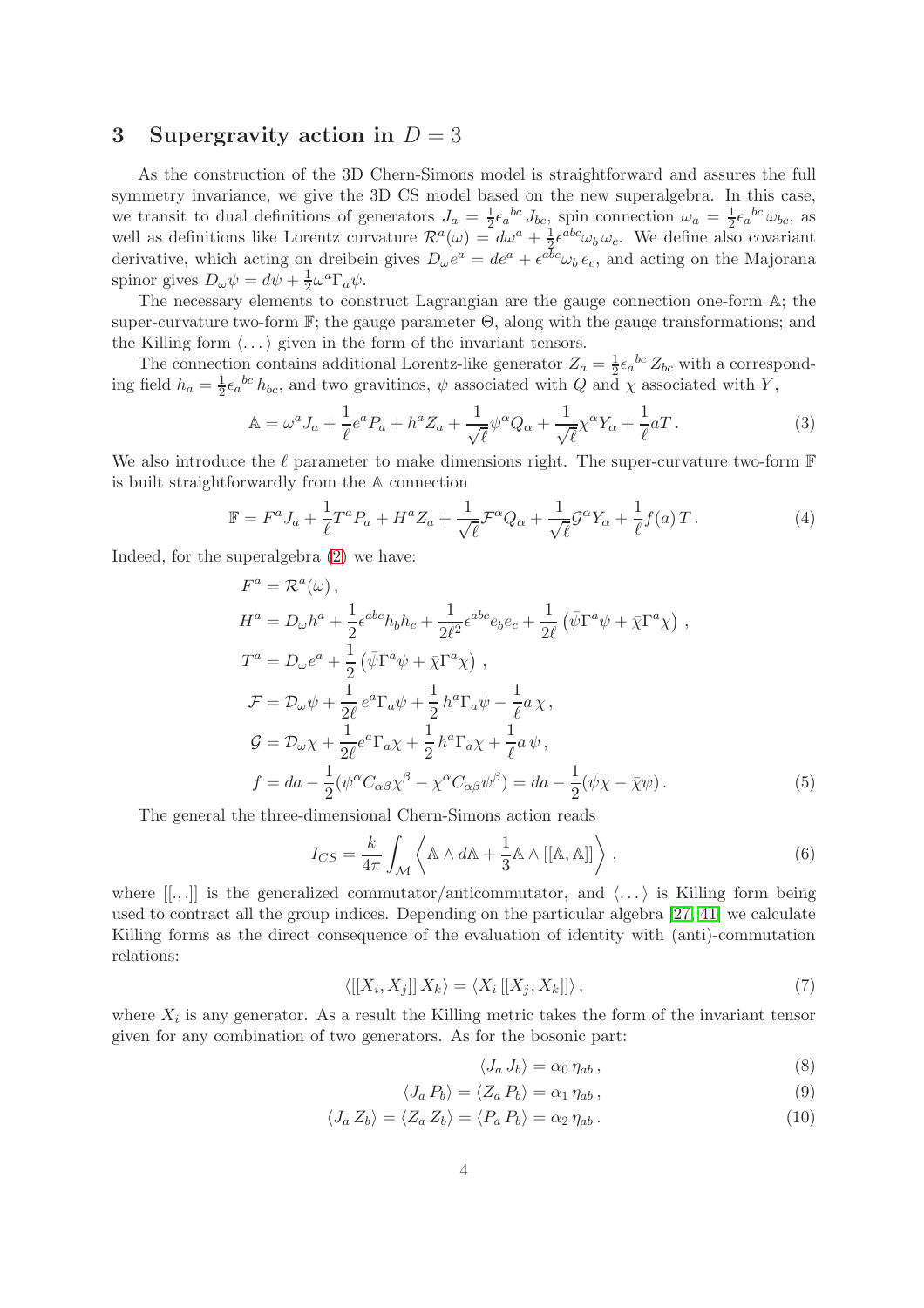For the fermionic part we have:

$$
\langle Q_{\alpha} Q_{\beta} \rangle = \langle Y_{\alpha} Y_{\beta} \rangle = 2(\alpha_1 + \alpha_2) C_{\alpha\beta} . \tag{11}
$$

The most important here, although  $[T, T] = 0$ , is the non-degenerate

$$
\langle TT \rangle = 2(\alpha_1 + \alpha_2), \qquad (12)
$$

allowing for the ada term in the action.

Note that the resonant/semigroup framework introduces the sub-invariant sectors by the arbitrary valued  $\alpha$ 's constants in front of invariant tensors.

The  $JPZ + QY + T$  superalgebra [2](#page-2-1) has the corresponding 3D Chern-Simons action:

$$
I = \frac{k}{4\pi} \int \left[ \alpha_0 \left( \omega^a d\omega_a + \frac{1}{3} \epsilon^{abc} \omega_a \omega_b \omega_c \right) \right.
$$
  
\n
$$
+ \alpha_1 \left( \frac{2}{\ell} \mathcal{R}^a e_a + \frac{1}{3\ell^3} \epsilon^{abc} e_a e_b e_c + \frac{2}{\ell} e_a D_\omega h^a + \frac{1}{\ell} \epsilon^{abc} e_a h_b h_c + \frac{2}{\ell} \bar{\psi} \mathcal{F} + \frac{2}{\ell} \bar{\chi} \mathcal{G} + \frac{2}{\ell^2} a f(a) \right)
$$
  
\n
$$
+ \alpha_2 \left( \frac{1}{\ell^2} e_a D_\omega e^a + 2h_a \mathcal{R}^a + \frac{1}{\ell^2} \epsilon^{abc} e_a e_b h_c + h_a D_\omega h^a + \frac{1}{3} \epsilon^{abc} h_a h_b h_c + \frac{2}{\ell} \bar{\psi} \mathcal{F} + \frac{2}{\ell} \bar{\chi} \mathcal{G} + \frac{2}{\ell^2} a f(a) \right) \right].
$$
\n(13)

Similarly, as in previous works [\[26,](#page-8-5) [40,](#page-9-2) [41,](#page-9-3) [46\]](#page-9-8) the action can be decomposed into several sub-invariant sectors defined by dimensionless  $\alpha_i$ 's constants. The separation of terms into the sectors directly depends on the superalgebra.

Let us underline that our model's supergravity action ( $\alpha_1$  sector) is very similar to the AdS one. Indeed, the fermionic contributions are the same. A difference is induced by the presence of the field  $h^a$  corresponding to the  $Z$  generator.

In comparison to the  $\mathcal{N} = 2$  AdS case (see Appendix [\(B\)](#page-5-0)), due to the generator Z, we have a new sector governed by the  $\alpha_2$  constant. Moreover, the torsion contributes to  $\alpha_2$  sector in the case of new algebra, whereas for the AdS, it appears in the "exotic"  $\alpha_0$  sector. Hence, the full new supergravity model leads to modification of the fermionic sector.

Besides the dynamical  $\alpha_1$  sector, our new action contains additional fermionic terms. The fermionic terms contribute to  $\alpha_2$  sector, whereas  $\alpha_0$  sector contains purely  $CS(\omega)$ .

We note that besides the term  $a(\bar{\psi}\chi - \bar{\chi}\psi)$ , resulting directly from a sum of  $a f(a)$  and  $\bar{\psi}$ F+ $\bar{\chi}$ G part, we got cancellations in the actions of other mixed fermionic terms due to  $\langle Q_{\alpha} Y_{\beta} \rangle =$ 0. As a result, in the final action we have pure  $U(1)$  term  $\frac{2}{\ell^2}a\,da$  plus the mentioned  $\frac{1}{\ell^2}a(\psi\chi-\bar{\chi}\psi)$ contribution.

#### <span id="page-4-0"></span>4 Outlook

We have introduced a new  $\mathcal{N} = 2$  superalgebra rooted in the *S-expansion* procedure. This superalgebra, originating in the Soroka-Soroka algebra (with generator  $Z_{ab}$  besides  $J_{ab}$  and  $P_a$ ), represents a much simpler configuration than found in Refs. [\[30,](#page-8-9) [40\]](#page-9-2)). Similar to our previous paper [\[41\]](#page-9-3), this results from extensive computer-assisted validation of the super Jacobi identities among thousands of possible algebra candidates.

We provide Chern-Simons 3D action corresponding to new superalgebra [2.](#page-2-1) Compared to the known  $\mathcal{N} = 2$  AdS example, the new CS model provides modified term distribution into sub-invariant sectors.

The action construction could be carried out in 4D, but we leave it for future work. The discussion of a broader perspective on the closing of resonant algebras, including the Poincarélike scenarios, will be a subject of separate studies.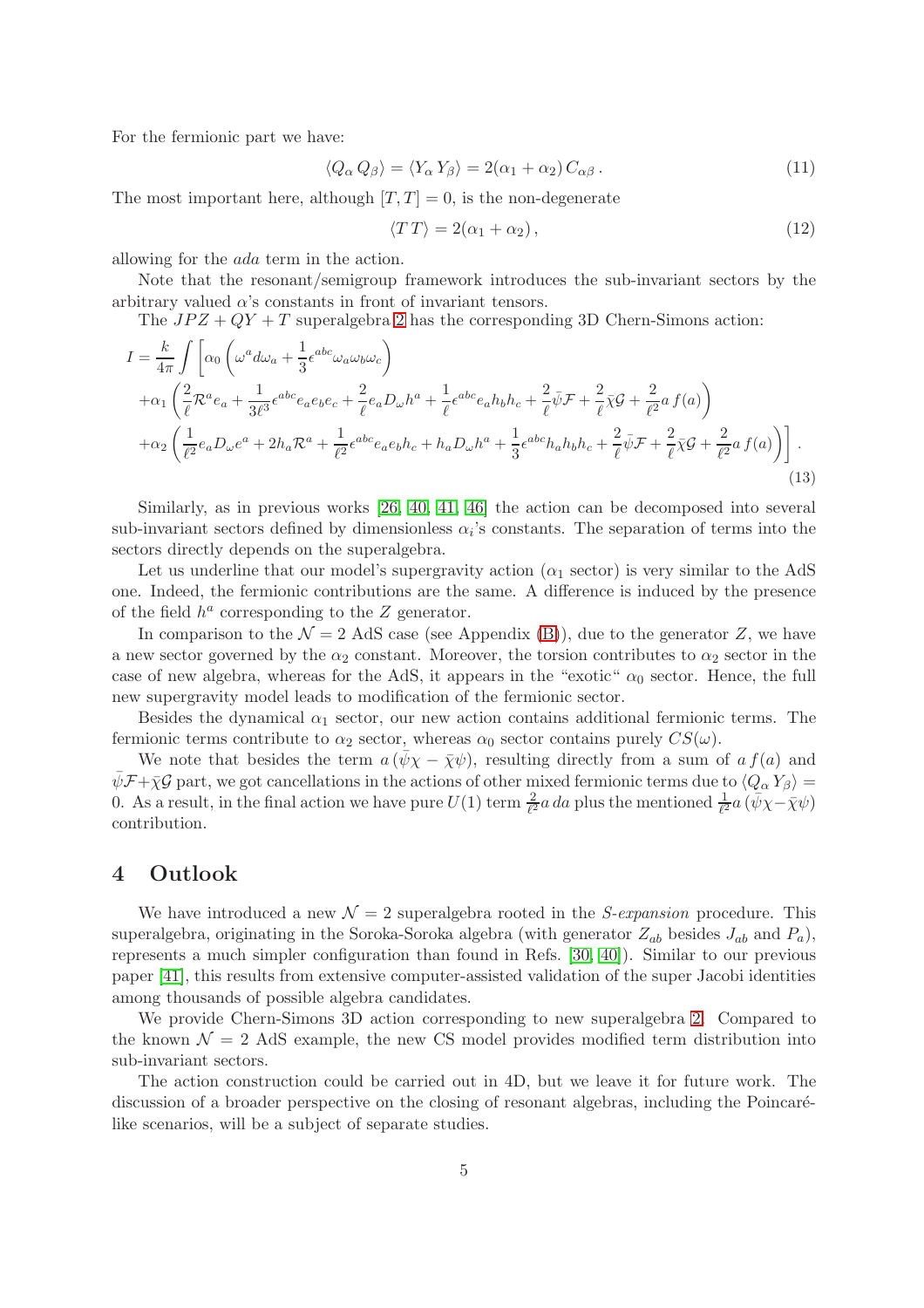#### Acknowledgments

We thank prof. Jerzy Lukierski, for reading the manuscript and for many valuable insights and comments. We also thank prof. Dragoljub Gočanin for pointing out helpful literature concerning  $\mathcal{N} = 2$  Poincaré/AdS superalgebras.

The research project for both authors was partly supported by the program "Excellence initiative - research university" for the years 2020-2026 for the University of Wrocław.

# A 3D AdS  $\mathcal{N}=2$  superalgebra

For completeness, we provide  $JPZ + QY + T$  configuration for the AdS  $D = 3 \mathcal{N} = 2$ :

$$
[J_a, J_b] = \epsilon_{abc} J^c, \qquad [J_a, P_b] = \epsilon_{abc} P^c, \qquad [P_a, P_b] = \epsilon_{abc} J^c,
$$
  
\n
$$
[J_a, Q_\alpha^I] = \frac{1}{2} (\Gamma_a)_\alpha^\beta Q_\beta^I, \qquad [P_a, Q_\alpha^I] = \frac{1}{2} (\Gamma_a)_\alpha^\beta Q_\beta^I, \qquad [T, Q_\alpha^I] = \epsilon^{IJ} Q^J,
$$
  
\n
$$
\{Q_\alpha^I, Q_\beta^J\} = -\delta^{IJ} ((\Gamma^a C)_{\alpha\beta} P_a + (\Gamma^a C)_{\alpha\beta} J_a) + \epsilon^{IJ} C_{\alpha\beta} T.
$$
\n(14)

The algebraic structure can be highlighted by the convenient table description shown in [\[41,](#page-9-3) [46\]](#page-9-8), which allows us to focus on the type of the generator outcomes, leaving aside the particular structure constants. For the Majorana supercharges  $Q^1 \equiv Q$  and  $Q^2 \equiv Y$  written explicitly, the superalgebra [\(14\)](#page-5-1) in the table form is given by

<span id="page-5-1"></span>
$$
\begin{array}{c|ccccc}\n[ , & J & P & T & & \n\hline\nJ & J & P & 0 & & J & Q & Y & & Q & P+J & T \\
P & P & J & 0 & & P & Q & Y & & Y & T & P+J \\
\hline\nT & 0 & 0 & 0 & & & T & Y & Q\n\end{array}
$$
\n(15)

We highlight the difference between the AdS [\(1\)](#page-0-0) and our new  $\mathcal{N}=2$  superalgebra, by presenting [\(2\)](#page-2-1) in the table-form:

[ , ] J P Z T [ , ] Q Y { , } Q Y (16) J J P Z 0 J Q Y Q P + Z T P P Z P 0 P Q Y Y T P + Z Z Z P Z 0 Z Q Y T 0 0 0 0 T Y Q

# <span id="page-5-0"></span>B 3D AdS  $\mathcal{N}=2$  supergravity

The connection corresponding to the supersymmetric AdS is given by

$$
\mathbb{A} = \omega^a J_a + \frac{1}{\ell} e^a P_a + \frac{1}{\sqrt{\ell}} \psi^\alpha Q_\alpha + \frac{1}{\sqrt{\ell}} \chi^\alpha Y_\alpha + \frac{1}{\ell} a T \,,\tag{17}
$$

where we assure proper dimensionality by the introducing length parameter  $\ell$  related to the cosmological constant  $\Lambda = -1/\ell^2$ .

The super-curvature two-form  $\mathbb{F} = d\mathbb{A} + \frac{1}{2}$  $\frac{1}{2}$  [[A, A]] is built straightforwardly from A connection,

$$
\mathbb{F} = F^a J_a + \frac{1}{\ell} T^a P_a + \frac{1}{\sqrt{\ell}} \mathcal{F}^\alpha Q_\alpha + \frac{1}{\sqrt{\ell}} \mathcal{G}^\alpha Y_\alpha + \frac{1}{\ell} f(a) T \,, \tag{18}
$$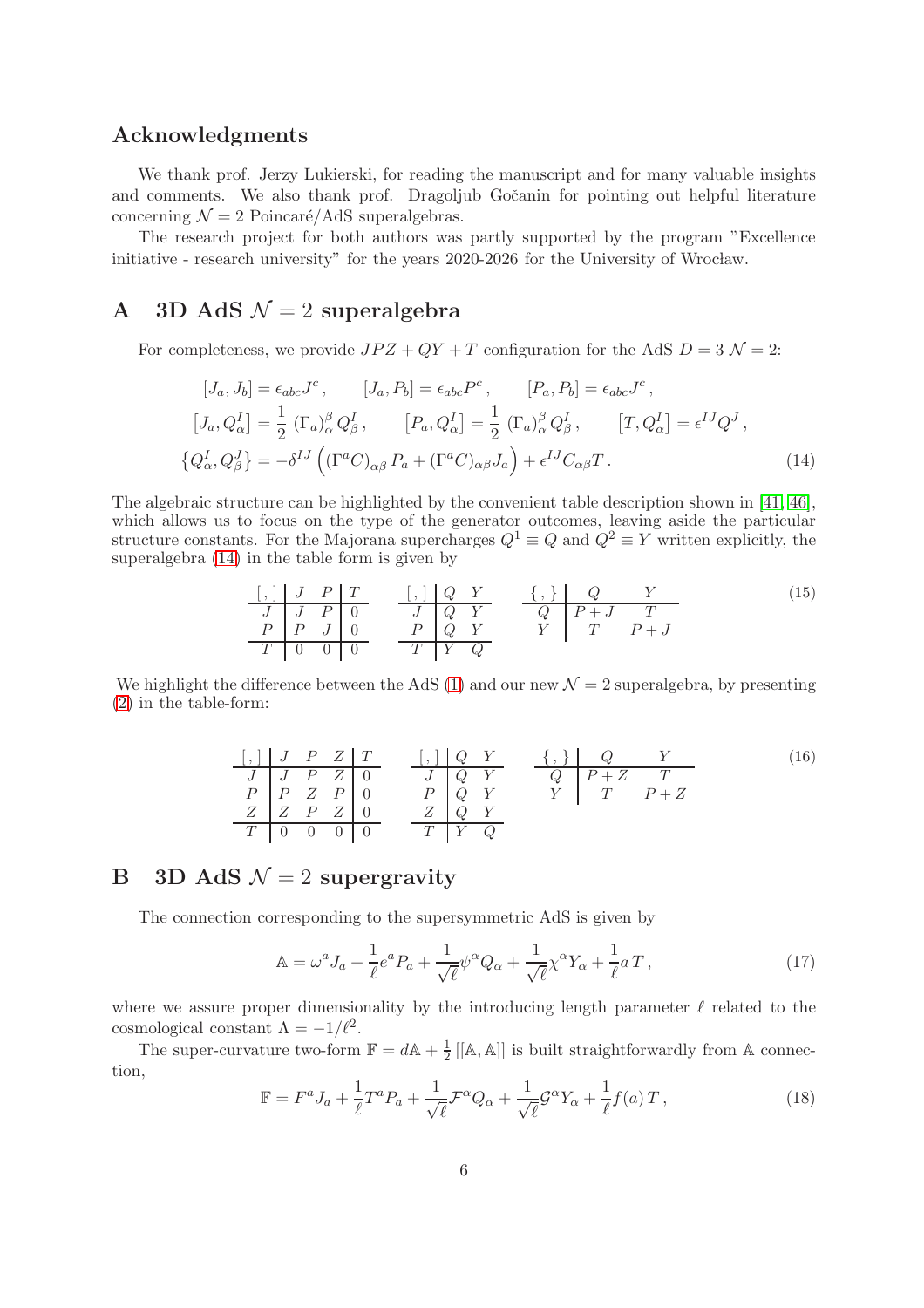where

$$
F^{a} = \mathcal{R}^{a}(\omega) + \frac{1}{2\ell^{2}} \epsilon^{abc} e_{b} e_{c} + \frac{1}{2\ell} \bar{\psi} \Gamma^{a} \psi + \frac{1}{2\ell} \bar{\chi} \Gamma^{a} \chi ,
$$
  
\n
$$
T^{a} = D_{\omega} e^{a} + \frac{1}{2} \bar{\psi} \Gamma^{a} \psi + \frac{1}{2} \bar{\chi} \Gamma^{a} \chi ,
$$
  
\n
$$
f = da - \frac{1}{2} (\bar{\psi} \chi - \bar{\chi} \psi) ,
$$
  
\n
$$
\mathcal{F} = D_{\omega} \psi + \frac{1}{2\ell} e^{a} \Gamma_{a} \psi - \frac{1}{\ell} a \chi ,
$$
  
\n
$$
\mathcal{G} = D_{\omega} \chi + \frac{1}{2\ell} e^{a} \Gamma_{a} \chi + \frac{1}{\ell} a \psi .
$$
\n(19)

Evaluation of the invariant tensors eventually leads to the corresponding action:

$$
I_{CS}^{AdS} = \frac{k}{4\pi} \int \left[ \alpha_0 \left( \omega^a d\omega_a + \frac{1}{3} \epsilon^{abc} \omega_a \omega_b \omega_c + \frac{1}{\ell^2} e_a D_\omega e^a + \frac{2}{\ell} \bar{\psi} \mathcal{F} + \frac{2}{\ell} \bar{\chi} \mathcal{G} + \frac{2}{\ell^2} a f(a) \right) \right. \\
\left. + \alpha_1 \left( \frac{2}{\ell} \mathcal{R}^a e_a + \frac{1}{3\ell^3} \epsilon^{abc} e_a e_b e_c + \frac{2}{\ell} \bar{\psi} \mathcal{F} + \frac{2}{\ell} \bar{\chi} \mathcal{G} + \frac{2}{\ell^2} a f(a) \right) \right].
$$
\n(20)

with emergence of the sub-invariant sectors given by the arbitrary constants:  $\alpha_0$  and  $\alpha_1$ . In the first line we recognize "exotic" Lagrangian, whereas other is a standard "gravitational" one.

## <span id="page-6-3"></span> $C \quad \mathcal{N} = 2$  super  $AdS \oplus Lorentz$

The Soroka-Soroka  $\mathfrak{C}_4$  algebra can be expressed as the direct sum of the AdS and Lorentz algebras [\[27,](#page-8-6) [29\]](#page-8-8). It is done by the change of basis where the generators are rearranged as follows  $L_{AB} = (L_{ab} = Z_{ab}, L_{a4} = P_a)$  and  $N_{ab} = J_{ab} - Z_{ab}$ . Then the superalgebra [\(2\)](#page-2-1) reads

| $\begin{array}{c cccccc}\n & & & & & & \\ \hline\nL & & & & & & & \\ L & & & & & & & \\ L & & & & & & & \\ L & & & & & & & \\ L & & & & & & & \\ N & & & & & & & \\ N & & & & & & & \\ N & & & & & & & \\ N & & & & & & & \\ N & & & & & & & \\ N & & & & & & & \\ N & & & & & & & \\ N & & & & & & & \\ N & & & & & & & \\ N & & & & & & & \\ N & & & & & & & \\ N & & & & & & & \\ N & & & & & & & \\ N & & & & & & & \\ N & & & & & & & \\ N & & & & & & & \\ N & & & & & & & \\ N & & & & & & & \\ N & & & & & & & \\ N & & & & & & & \\ N & & & & & & & \\ N & & & & & & & \\ N & & & & & & & \\ N & & & & & & & \\ N & & & & & & & \\ N & & & & & & & \\ N &$ |
|---------------------------------------------------------------------------------------------------------------------------------------------------------------------------------------------------------------------------------------------------------------------------------------------------------------------------------------------------------------------------------------------------------------------------------------------------------------------------------------------------------------------------------------------------------------------------------------------------------------------------------------------------------------------|
|---------------------------------------------------------------------------------------------------------------------------------------------------------------------------------------------------------------------------------------------------------------------------------------------------------------------------------------------------------------------------------------------------------------------------------------------------------------------------------------------------------------------------------------------------------------------------------------------------------------------------------------------------------------------|

Evidently the above tables show that [\(2\)](#page-2-1) represents the direct sum of the super AdS  $\mathcal{N} = 2$ (spanned by  $L_{ab}$ ,  $P_a$ ,  $Q_\alpha^I$ , T) and the Lorentz algebra given by  $N_{ab}$ . Note, however, that neither the  $L_{ab}$  nor  $N_{ab}$  are the physical Lorentz generator as they break general covariance. Therefore, such change of basis is convenient only for computational reasons. Eventually, let us underline the special role of the Lorentz J generator that introduces the spin connection  $\omega$  and preserves all of other generators in the (anti)-commutation relations.

#### <span id="page-6-0"></span>References

- [1] Daniel Z. Freedman, Peter van Nieuwenhuizen, and Sergio Ferrara. Progress Toward a Theory of Supergravity. Phys. Rev. D, 13:3214–3218, 1976.
- <span id="page-6-2"></span><span id="page-6-1"></span>[2] Stanley Deser and Bruno Zumino. Consistent Supergravity. Phys. Lett. B, 62:335, 1976.
- [3] Paul K. Townsend. Cosmological Constant in Supergravity. Phys. Rev. D, 15:2802–2804, 1977.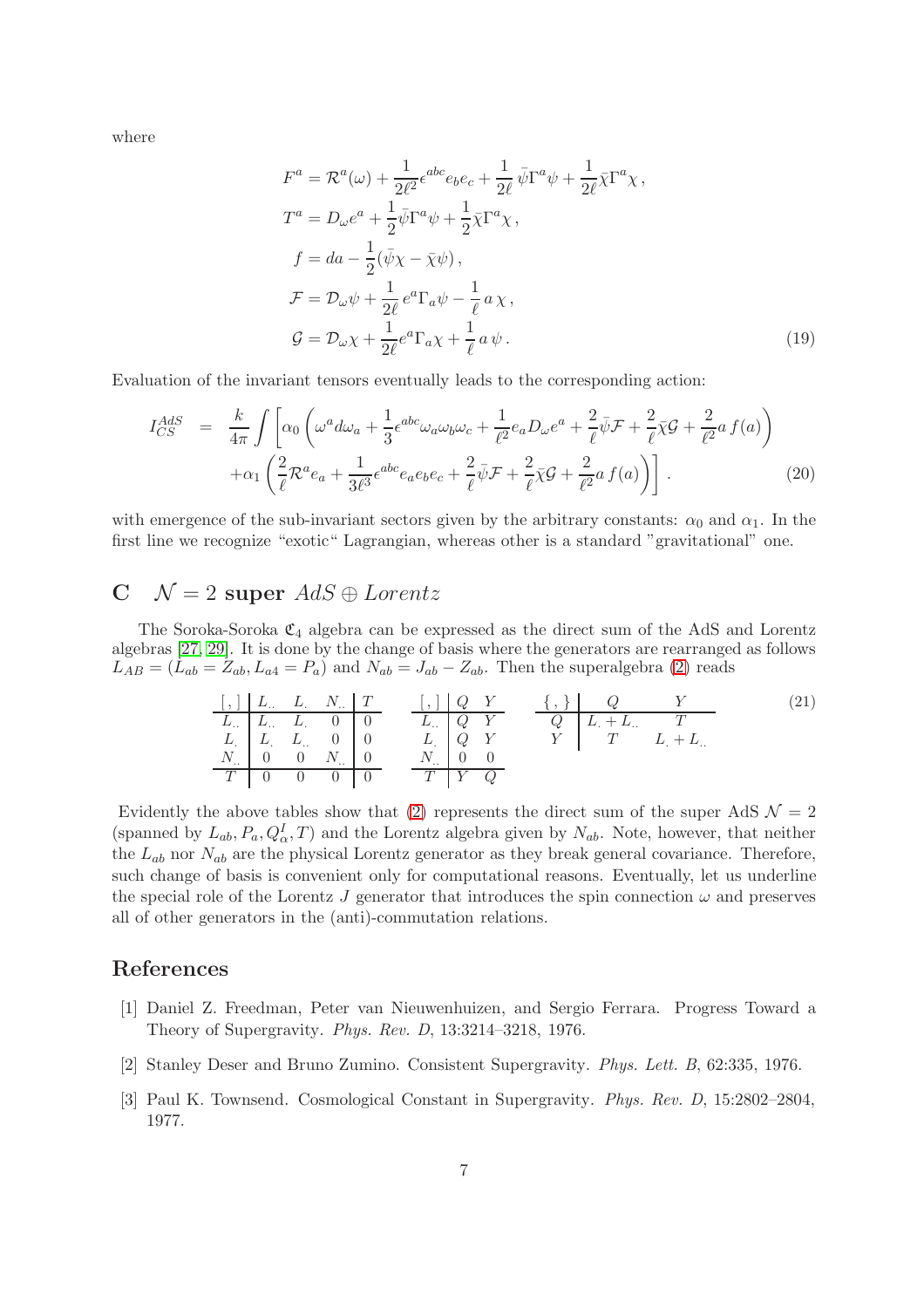- <span id="page-7-1"></span><span id="page-7-0"></span>[4] Sergio Ferrara and Peter van Nieuwenhuizen. Consistent Supergravity with Complex Spin 3/2 Gauge Fields. Phys. Rev. Lett., 37:1669, 1976.
- <span id="page-7-2"></span>[5] Rudolf Haag, Jan T. Lopuszanski, and Martin Sohnius. All Possible Generators of Supersymmetries of the s Matrix. Nucl. Phys. B, 88:257, 1975.
- <span id="page-7-3"></span>[6] Peter Van Nieuwenhuizen. Supergravity. Phys. Rept., 68:189–398, 1981.
- [7] Paul S. Howe, Jose. M. Izquierdo, Georgios Papadopoulos, and Paul K. Townsend. New supergravities with central charges and Killing spinors in  $(2+1)$ -dimensions. Nucl. Phys. B, 467:183–214, 1996.
- <span id="page-7-5"></span><span id="page-7-4"></span>[8] Paul K. Townsend and Peter van Nieuwenhuizen. Geometrical Interpretation of Extended Supergravity. Phys. Lett. B, 67:439–442, 1977.
- <span id="page-7-6"></span>[9] Tomas Ortin. Gravity and Strings. Cambridge Monographs on Mathematical Physics. Cambridge University Press, 2nd ed. edition, 7 2015.
- <span id="page-7-7"></span>[10] Dragoljub Gočanin and Voja Radovanović. Canonical deformation of  $N = 2$  AdS<sub>4</sub> supergravity. Phys. Rev. D, 100(9):095019, 2019.
- <span id="page-7-8"></span>[11] Robert Schrader. The maxwell group and the quantum theory of particles in classical homogeneous electromagnetic fields. Fortsch. Phys., 20:701–734, 1972.
- [12] Henri Bacry, Philippe Combe, and Jean-Louis Richard. Group-theoretical analysis of elementary particles in an external electromagnetic field. 1. the relativistic particle in a constant and uniform field. Nuovo Cim. A, 67:267–299, 1970.
- <span id="page-7-10"></span><span id="page-7-9"></span>[13] Fernando Izaurieta, Eduardo Rodriguez, and Patricio Salgado. Expanding Lie (super)algebras through Abelian semigroups. J. Math. Phys., 47:123512, 2006.
- [14] Patricio Salgado and Sebastian Salgado.  $\mathfrak{so}(D-1,1) \otimes \mathfrak{so}(D-1,2)$  algebras and gravity. Phys. Lett. B, 728:5–10, 2014.
- <span id="page-7-11"></span>[15] Laura Andrianopoli, Nelson Merino, Felip Nadal, and Mario Trigiante. General properties of the expansion methods of Lie algebras. J. Phys. A, 46:365204, 2013.
- <span id="page-7-12"></span>[16] Patrick K. Concha, Remigiusz Durka, Nelson Merino, and Evelyn. K. Rodríguez. New family of Maxwell like algebras. Phys. Lett. B, 759:507–512, 2016.
- <span id="page-7-13"></span>[17] Patrick K. Concha, Remigiusz Durka, Carlos. Inostroza, Nelson Merino, and Evelyn K. Rodríguez. Pure Lovelock gravity and Chern-Simons theory. Phys. Rev. D, 94(2):024055, 2016.
- <span id="page-7-15"></span><span id="page-7-14"></span>[18] Jose A. de Azcarraga, Kiyoshi Kamimura, and Jerzy Lukierski. Generalized cosmological term from Maxwell symmetries. Phys. Rev. D, 83:124036, 2011.
- [19] Laura Andrianopoli and Lucrezia Ravera. On the Geometric Approach to the Boundary Problem in Supergravity. Universe, 7(12):463, 2021.
- <span id="page-7-16"></span>[20] Remigiusz Durka and Jerzy Kowalski-Glikman. Local Maxwell symmetry and gravity. 10 2011.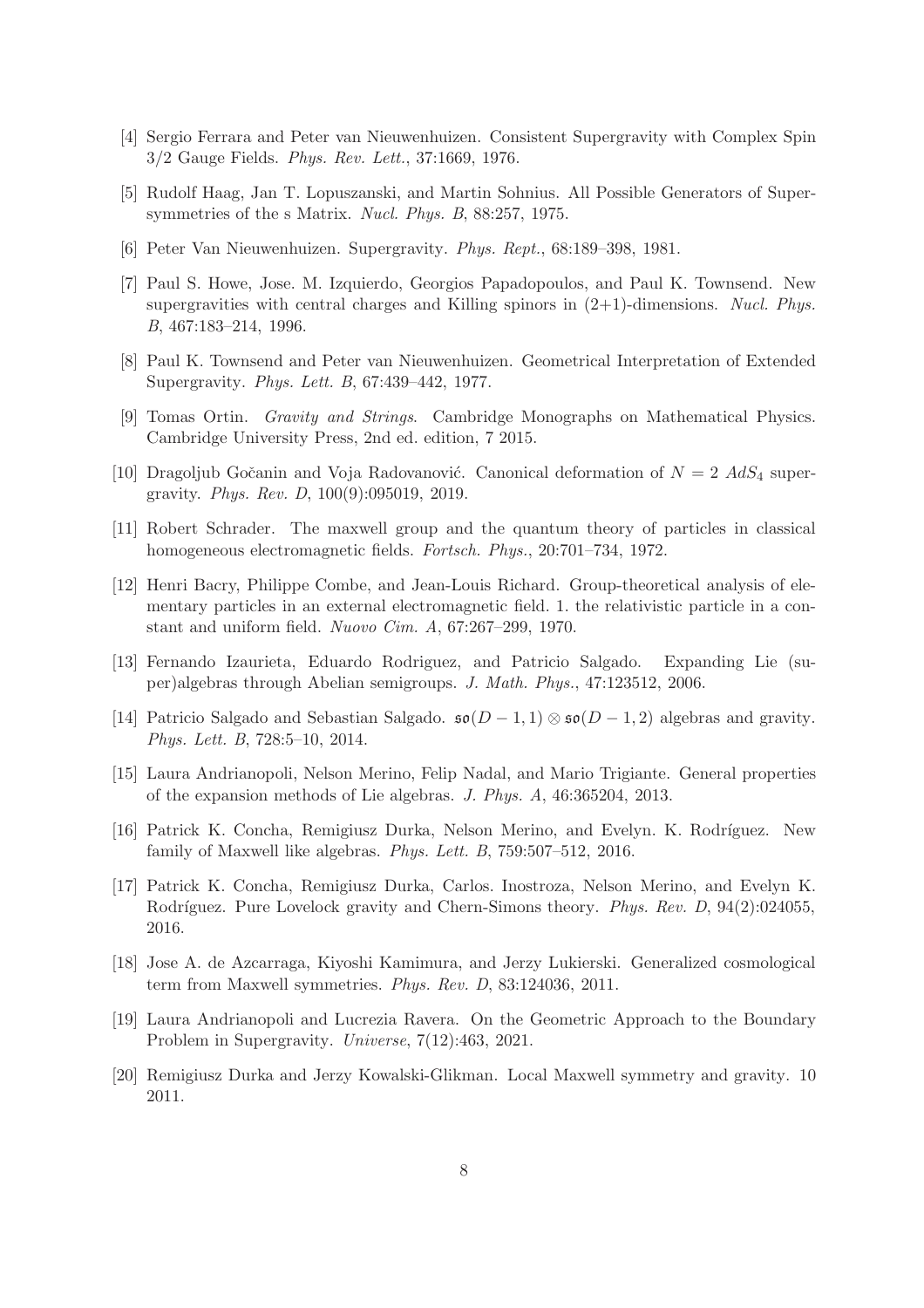- <span id="page-8-1"></span><span id="page-8-0"></span>[21] Patricio Salgado, Richard J. Szabo, and Omar Valdivia. Topological gravity and transgression holography. Phys. Rev. D, 89(8):084077, 2014.
- [22] Patrick Concha, Nelson Merino, Olivera Miskovic, Evelyn Rodríguez, Patricio Salgado-Rebolledo, and Omar Valdivia. Asymptotic symmetries of three-dimensional Chern-Simons gravity for the Maxwell algebra. JHEP, 10:079, 2018.
- <span id="page-8-2"></span>[23] Patrick Concha, Nelson Merino, Evelyn Rodríguez, Patricio Salgado-Rebolledo, and Omar Valdivia. Semi-simple enlargement of the  $\mathfrak{bms}_3$  algebra from a  $\mathfrak{so}(2, 2) \oplus \mathfrak{so}(2, 1)$  Chern-Simons theory. JHEP, 02:002, 2019.
- <span id="page-8-4"></span><span id="page-8-3"></span>[24] Patricio Salgado-Rebolledo. The Maxwell group in 2+1 dimensions and its infinitedimensional enhancements. JHEP, 10:039, 2019.
- <span id="page-8-5"></span>[25] Giandomenico Palumbo. Geometric Model of Topological Insulators from the Maxwell Algebra. Annals Phys., 386:15–24, 2017.
- <span id="page-8-6"></span>[26] Remigiusz Durka and Jerzy Kowalski-Glikman. Resonant algebras in Chern-Simons model of topological insulators. Phys. Lett. B, 795:516–520, 2019.
- <span id="page-8-7"></span>[27] Remigiusz Durka. Resonant algebras and gravity. J. Phys. A, 50(14):145202, 2017.
- [28] Remigiusz Durka and Kamil Grela. On the number of possible resonant algebras. J. Phys. A, 53(35):355202, 2020.
- <span id="page-8-9"></span><span id="page-8-8"></span>[29] Dmitrij V. Soroka and Vyacheslav A. Soroka. Semi-simple extension of the (super)Poincare algebra. Adv. High Energy Phys., 2009:234147, 2009.
- [30] Sotirios Bonanos, Joaquim Gomis, Kiyoshi Kamimura, and Jerzy Lukierski. Maxwell Superalgebra and Superparticle in Constant Gauge Backgrounds. Phys. Rev. Lett., 104:090401, 2010.
- <span id="page-8-10"></span>[31] Sotirios Bonanos, Joaquim Gomis, Kiyoshi Kamimura, and Jerzy Lukierski. Deformations of Maxwell Superalgebras and Their Applications. J. Math. Phys., 51:102301, 2010.
- <span id="page-8-11"></span>[32] Kiyoshi Kamimura and Jerzy Lukierski. Supersymmetrization Schemes of D=4 Maxwell Algebra. Phys. Lett. B, 707:292–297, 2012.
- <span id="page-8-12"></span>[33] Jose. A. de Azcarraga and Jose M. Izquierdo. Minimal  $D = 4$  supergravity from the superMaxwell algebra. Nucl. Phys. B, 885:34–45, 2014.
- <span id="page-8-13"></span>[34] Remigiusz Durka, Jerzy Kowalski-Glikman, and Michal Szczachor. AdS-Maxwell superalgebra and supergravity. Mod. Phys. Lett. A, 27:1250023, 2012.
- <span id="page-8-15"></span><span id="page-8-14"></span>[35] Remigiusz Durka. *Deformed BF theory as a theory of gravity and supergravity*. PhD thesis, Wroclaw U., 2012.
- [36] Jose A. de Azcarraga, Jose M. Izquierdo, Jerzy Lukierski, and Mariusz Woronowicz. Generalizations of Maxwell (super)algebras by the expansion method. Nucl. Phys. B, 869:303–314, 2013.
- <span id="page-8-16"></span>[37] Octavio Fierro, Fernando. Izaurieta, Patricio Salgado, and Omar Valdivia. Minimal AdS-Lorentz supergravity in three-dimensions. Phys. Lett. B, 788:198–205, 2019.